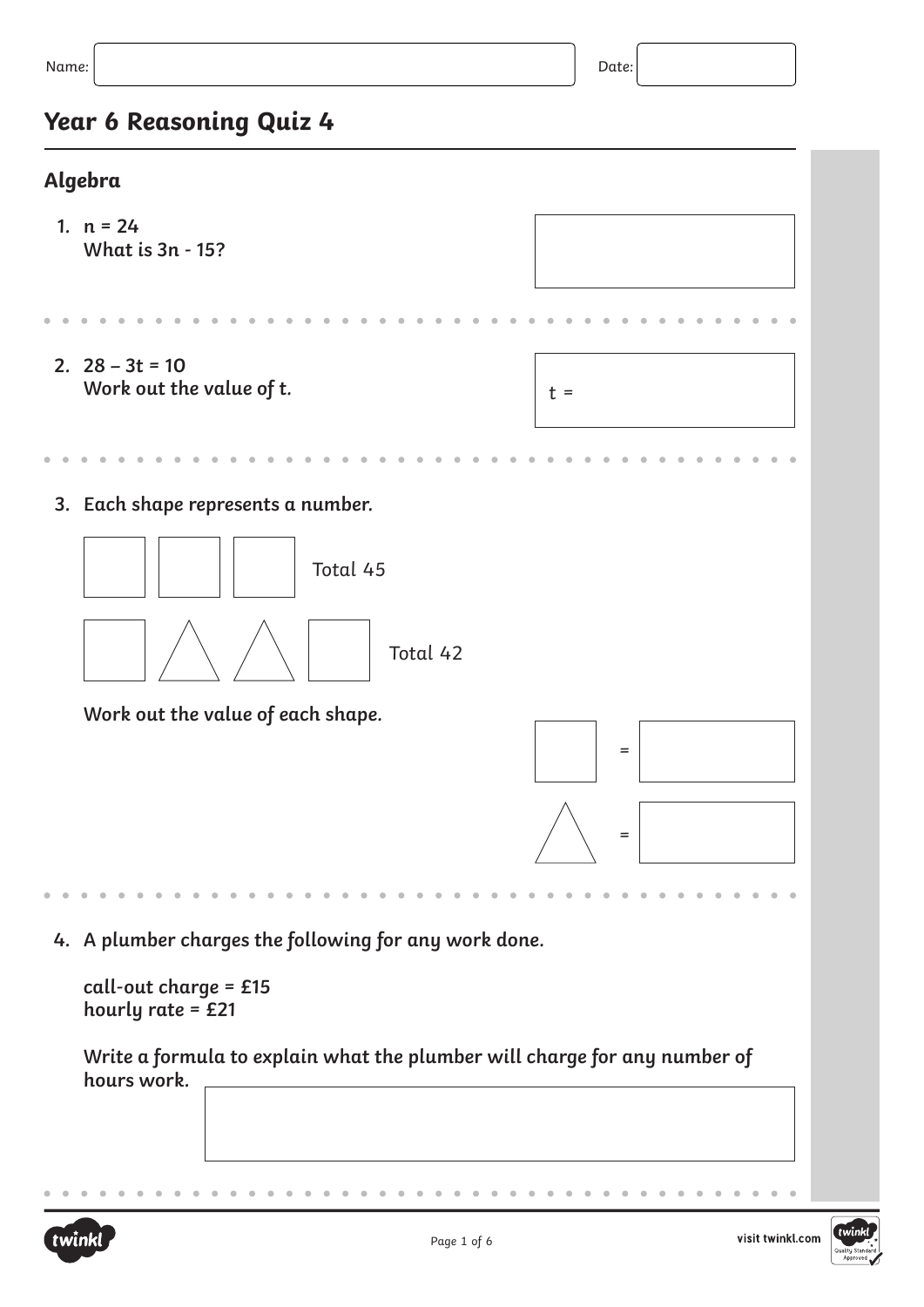#### **Time**

**5. Draw the hands on this clock to show the time on this digital clock.**



**6. A film is 132 minutes long. It starts at 14:50. What time will it finish?**

**7. This clock is 17 minutes slow. What is the correct time?**





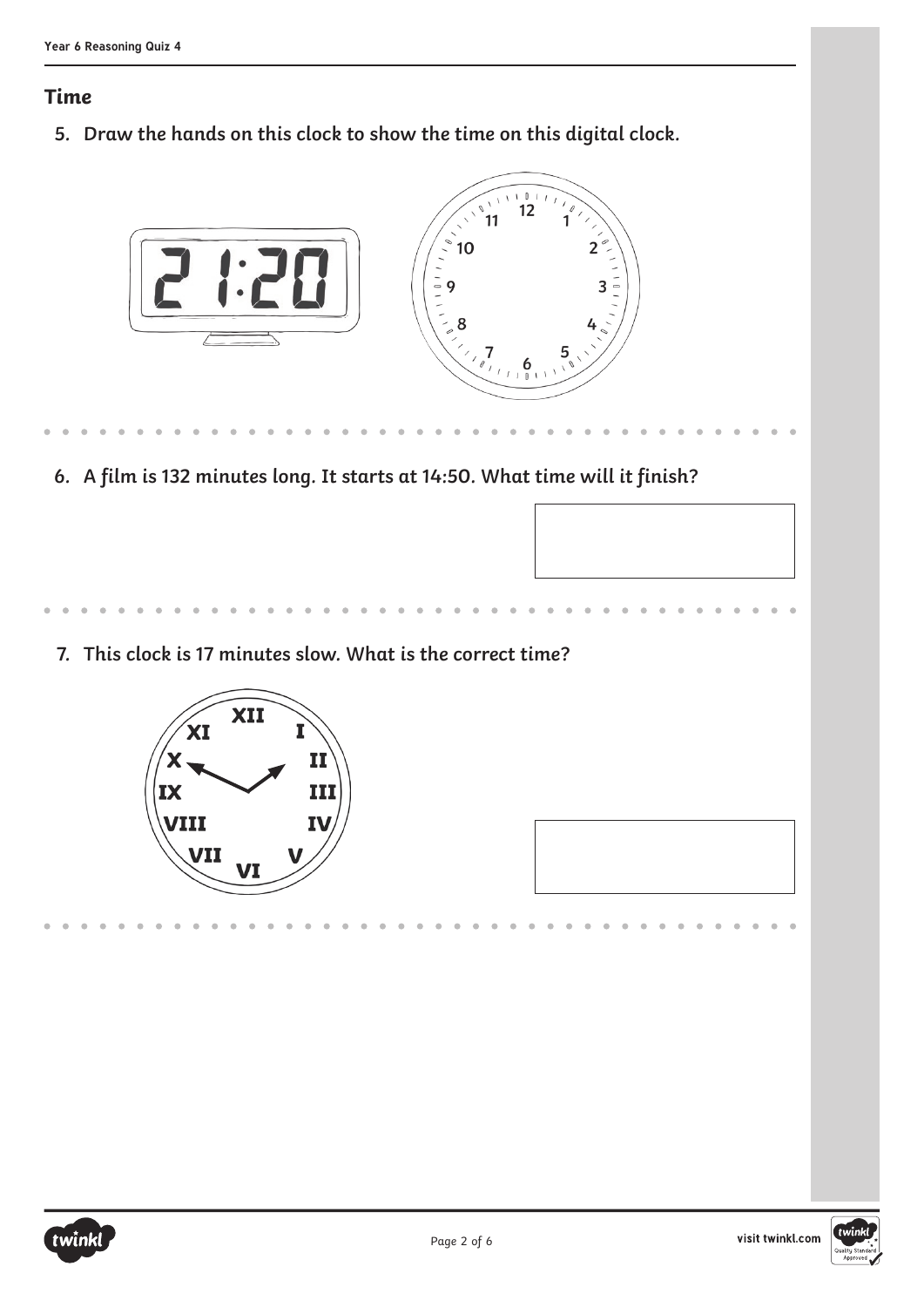#### **Money**

**8. 5 apples cost £1.45.**

**3 apples and 2 bananas cost £1.13.**

**What is the cost of one banana? Show your method.**



**9. A box of 6 pencils costs £1.20.**

**A pack of 4 rubbers costs 48p.**

**How much more does one pencil cost than one rubber? Show your method.**



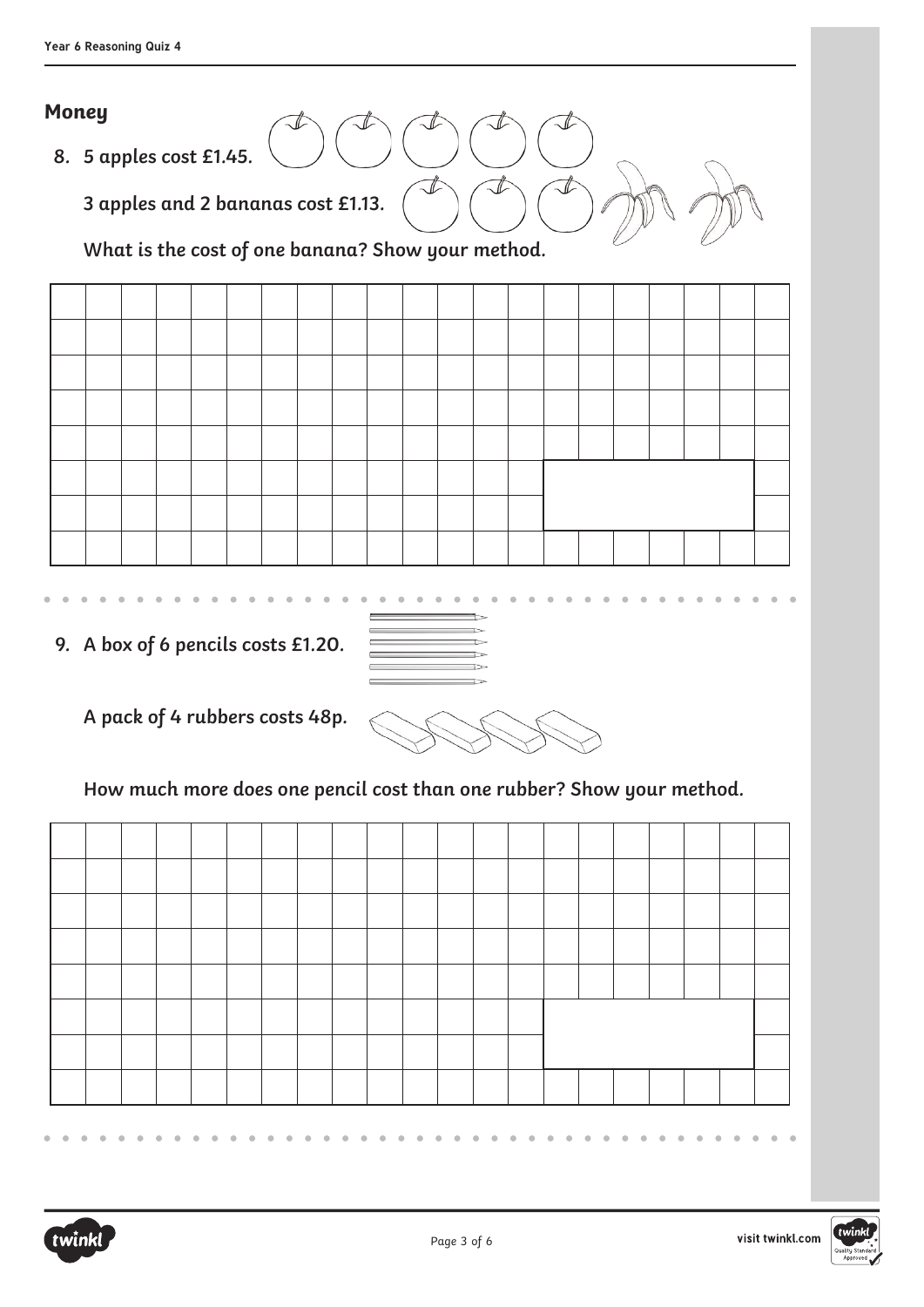## **10. Robert buys 4 packets of crisps.**



**He pays with a £5 note. This is his change.**



**What is the cost of one packet of crisps? Show your method.**

#### **Area and Perimeter**

## **11. On the grid, draw a triangle with the same area as this rectangle.**





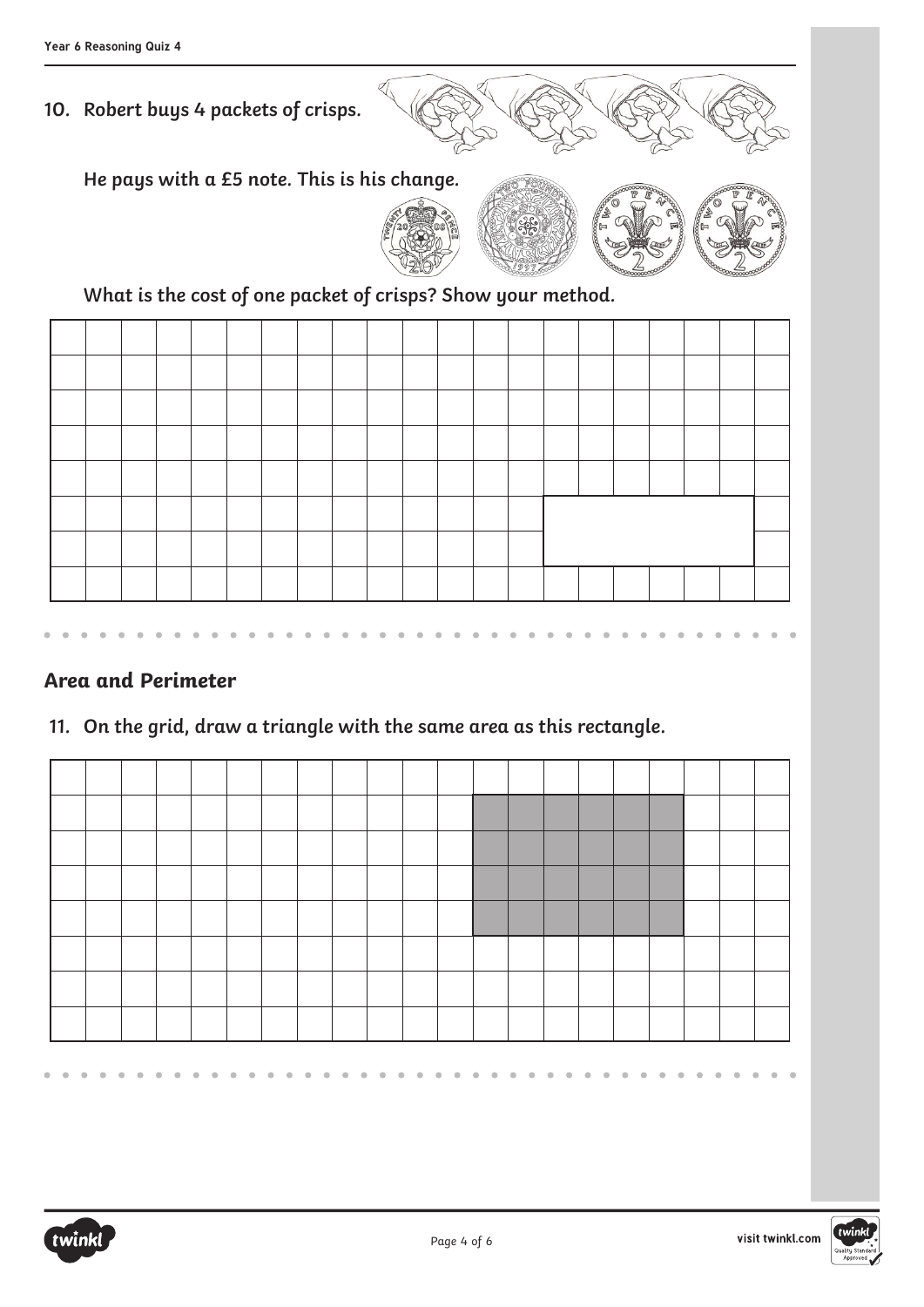**12. Calculate the perimeter of this rectilinear shape.**



#### **Measurement**

**13. A pack of 8 apples weighs 1kg. What is the mean mass of each apple?**



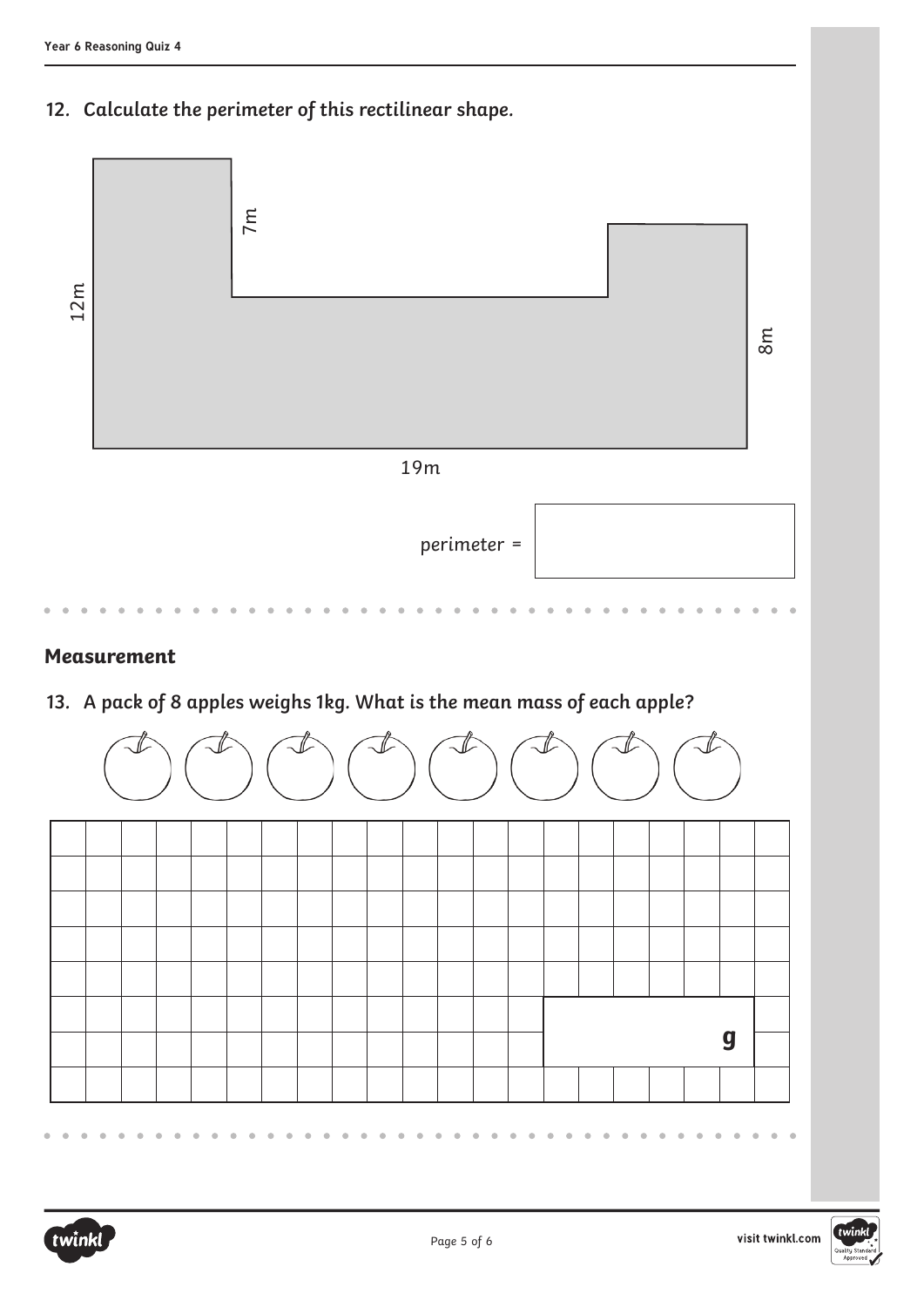**14. A jug contains 200ml of milk. Janek pours 135ml of milk into a bowl.** 

**15. Measure the diagonal of this rectangle.** ml  $20 -$ 40 200 180 160 140 120 100 80 60 \*\*END OF TEST\*\*